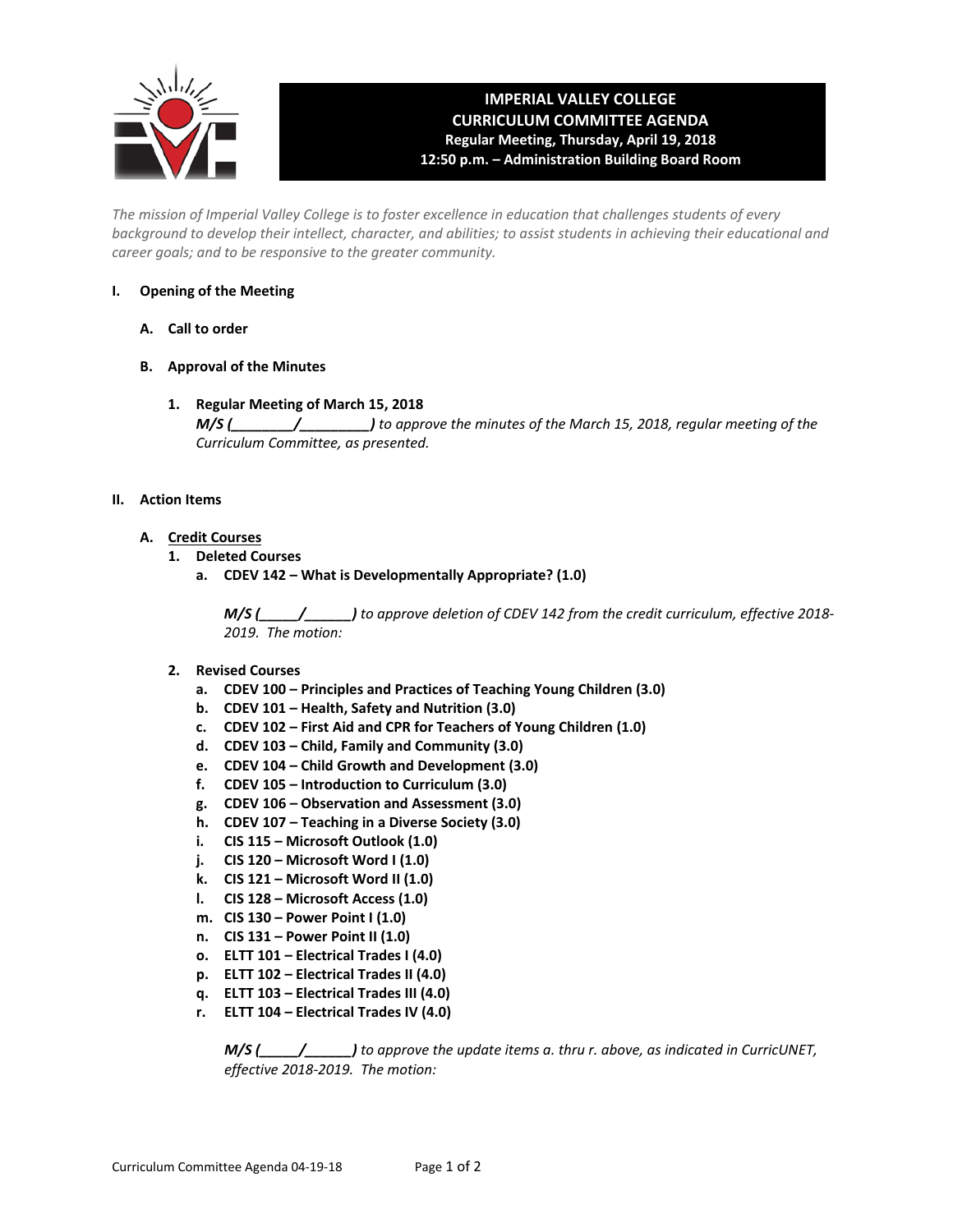- **s. POST 160 – Regular Basic Course Modular Format Level III (10.0)**
- **t. POST 162 – Regular Basic Course Modular Format Level II (13.5)**
- **u. POST 164 – Regular Basic Course Modular Format Level I (17.5)**

*M/S (\_\_\_\_\_/\_\_\_\_\_\_) to approve the subject code revision from AJ to POST for items s. thru u. above, effective 2018-2019. The motion:*

- **B. Distance Education Courses – Addendum Documentation**
	- **1. CIS 202 – Programming in Visual Basic (3.0)**
	- **2. CIS 210 – Programming in C++ (3.0)**
	- **3. ENGL 055 – Intensive Composition and Reading Lab (1.0)**
	- **4. ESL 106 – Intermediate ESL Composition (5.0)**
	- **5. ESL 107 – High-Intermediate ESL Composition (5.0)**

*M/S (\_\_\_\_\_\_/\_\_\_\_\_\_) to approve the Distance Education Addendum for CIS 202, CIS 210, ENGL 055, ESL 106, and ESL 107, effective 2018-2019, to provide greater access and allow the inclusion of all modalities of learning, as presented. The motion:*

# **C. Degrees and Certificates**

- **1. Revised Degrees and Certificates**
	- **a. Communication Studies for Transfer A.A.-T.**
	- **b. Spanish for Transfer A.A.-T.**

*M/S (\_\_\_\_\_\_\_/\_\_\_\_\_\_\_) to approve the revision to the Communication Studies for Transfer A.A.- T. and Spanish for Transfer A.A.-T., effective 2018-2019, as presented. The motion:*

### **2. New Degrees and Certificates**

**a. Administration of Justice: Law Enforcement Associate A.S. Degree and Certificate**

*M/S (\_\_\_\_\_\_\_/\_\_\_\_\_\_\_) to approve the addition of the Administration of Justice: Law Enforcement A.S. Degree and Certificate Program, effective 2018-2019, as presented. The motion:*

### **b. Economics for Transfer A.S.-T.**

*M/S (\_\_\_\_\_\_\_/\_\_\_\_\_\_\_) to approve the addition of the Economics for Transfer A.S.-T, effective 2018-2019, as presented. The motion:*

### **III. Discussion Items**

### **IV. Information Items**

- **1. Spring Curriculum Regional – May 19, 2018 – Cerritos College**
- **2. Curriculum Institute – July 11-14, 2018 – Riverside Convention Center**
- **V. Other Items**
- **VI. Next Regular Meeting: May 3, 2018, 12:50pm in the Board Room**
- **VII. Adjournment**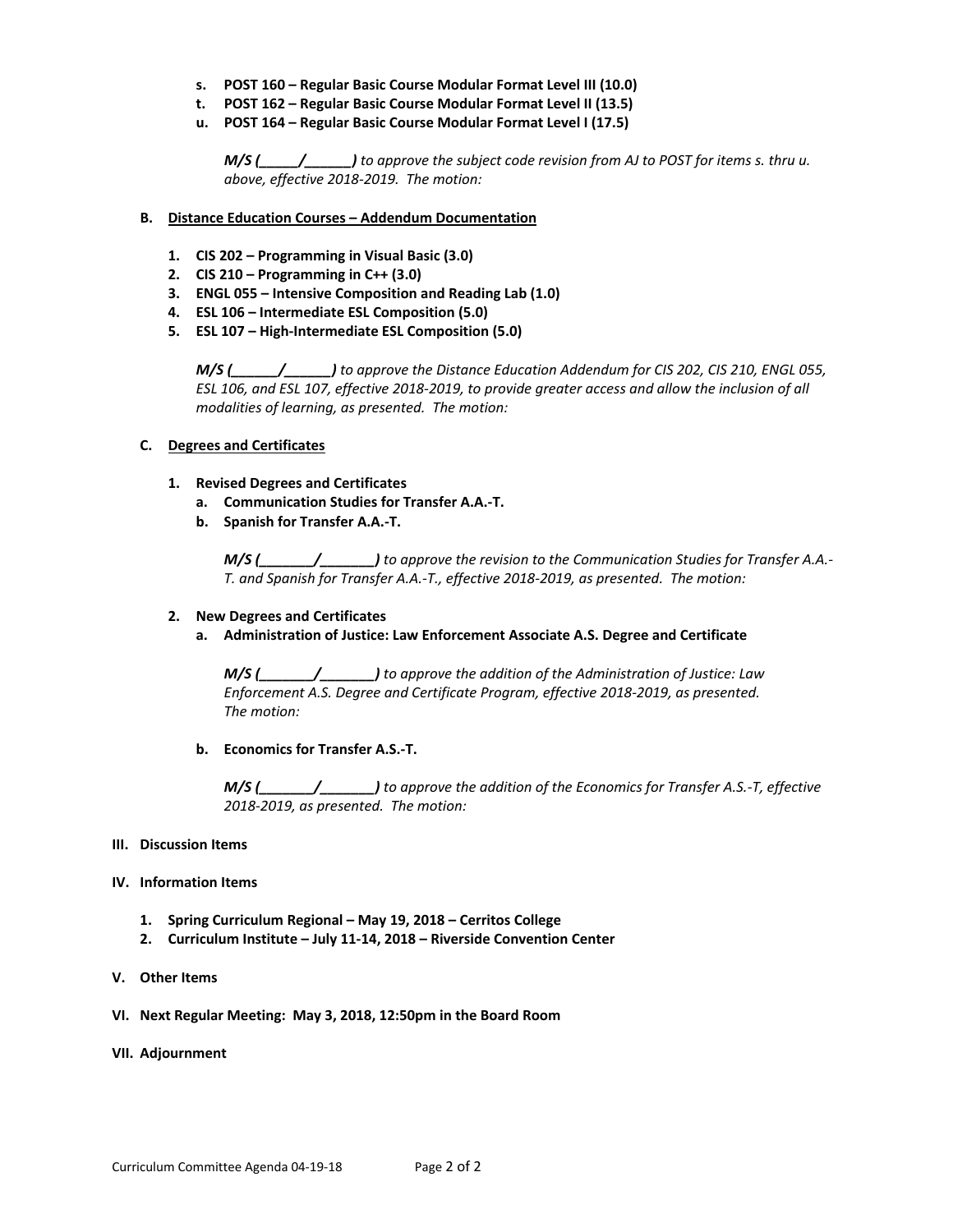

# **IMPERIAL VALLEY COLLEGE CURRICULUM COMMITTEE MINUTES (Unadopted) Regular Meeting, Thursday, March 15, 2018**

**12:50 p.m. –Board Room** 

| Present:            | ⊠Martha Garcia      | ⊠Craig Blek             | ⊠Tina Aguirre          | ⊠Andrew Robinson      |
|---------------------|---------------------|-------------------------|------------------------|-----------------------|
|                     | ⊠Michael Heumann    | ⊠Xochitl Tirado         | <b>ØDaniel Gilison</b> | <b>⊠Carol Hegarty</b> |
|                     | ⊠Allyn Leon         | □ Jose Velasquez        | ⊠Norma Nava            | □Trinidad Argüelles   |
| ⊠Andres Martinez    |                     | $\Box$ Jose Ruiz        | ⊠Sydney Rice           | ⊠Beatriz Avila for    |
|                     |                     |                         |                        | Kristen Gomez         |
|                     | $\Box$ Kevin White  | $\Box$ Cathy Zazueta    | ⊠ASG Representative    |                       |
|                     |                     |                         | Matthew Limon          |                       |
| <b>Consultants:</b> | $\Box$ Efrain Silva | $\Box$ Becky Green      | ⊠Vikki Carr            | $\Box$ David Drury    |
|                     | ⊠David Zielinski    | $\square$ Norma Nunez   | $\Box$ Kevin Howell    | $\Box$ Lennor Johnson |
|                     | ⊠Betsy Lane         |                         |                        |                       |
| Ex-officio          |                     |                         |                        |                       |
| <b>Visitors:</b>    | Analise Garcia      | <b>Gabriel Gonzalez</b> |                        |                       |
|                     |                     |                         |                        |                       |
| <b>Recorder:</b>    | Dixie Krimm         |                         |                        |                       |

### **I. Opening of the Meeting**

# **A. Call to order**

Craig Blek called the regular meeting of the Imperial Valley College Curriculum Committee to order at 12:54 pm on Thursday, March 15, 2018.

### **B. Approval of the Minutes**

### **1. Regular Meeting of March 1, 2018**

*M/S/C (Gilison/Leon) to approve the minutes of the March 1, 2018, regular meeting of the Curriculum Committee, as presented.* 

# **II. Action Items**

### **A. Credit Courses**

- **1. Revised Courses** 
	- **a. NURS 100 Medication Mathematics (1.0)**

*M/S (Aguirre/Leon) to approve the class size increase from 30 to 35 for NURS 100, effective 2018‐2019. The motion carried.* 

- **2. New Courses** 
	- **a. ESL 106 Intermediate ESL Composition (5.0)**
	- **b. ESL 107 High‐Intermediate ESL Composition (5.0)**

*M/S (Heumann/Leon) to approve the addition of ESL 106 and ESL 107 to the credit curriculum, effective 2018‐2019, as presented. The motion carried. (Abstention: Norma Nava, Opposed: Beatriz Avila)* 

These courses will not be offered until C2 designation has been received. Michael Heumann spoke in favor of these courses.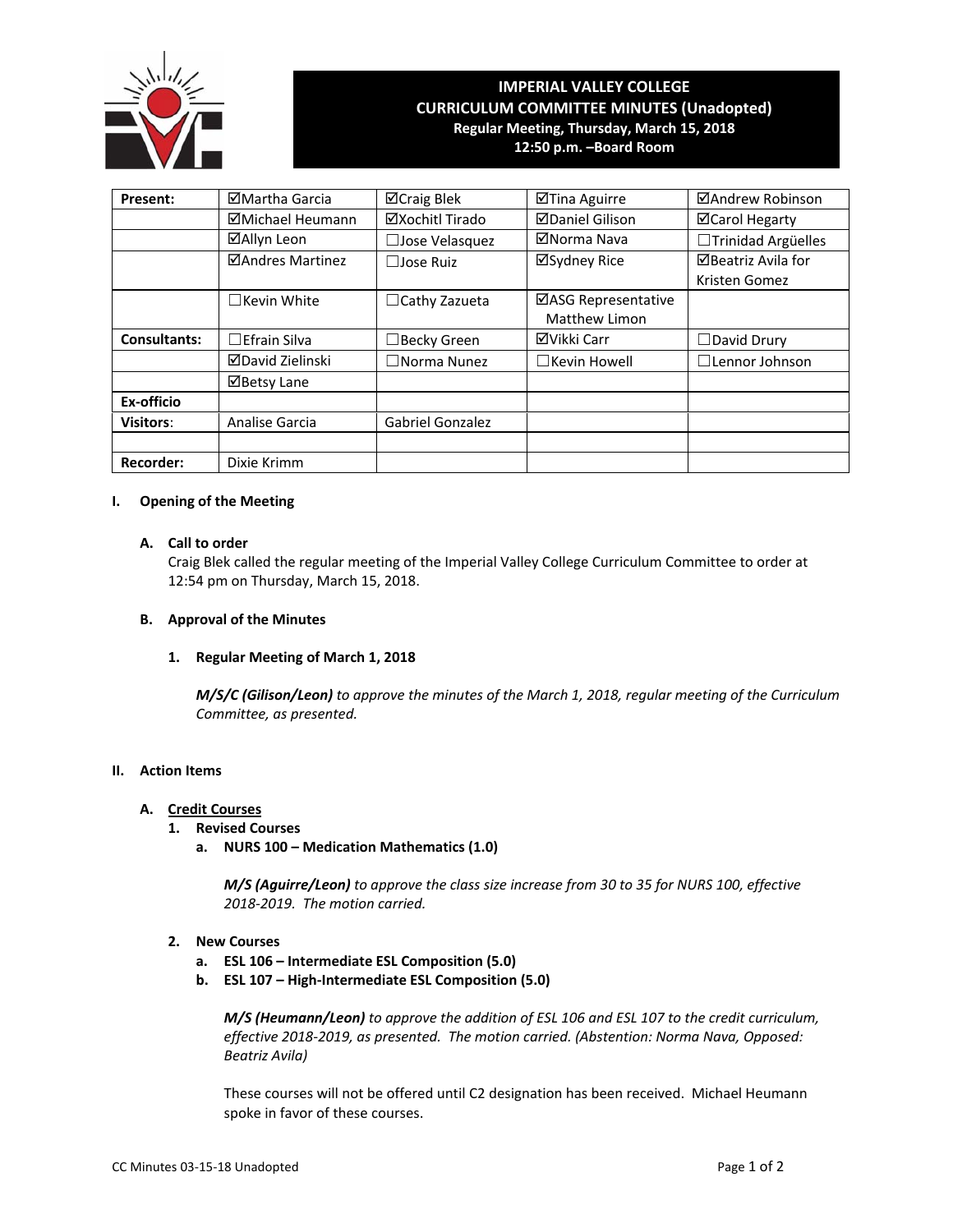# **B.** Non Credit Courses

### **1. New Non Credit Course**

**a. HE 804 – Health Education‐Older Adults** 

*M/S (Aguirre/Robinson) to approve the addition of HE 804 to the noncredit curriculum, effective 2018‐2019, as presented. The motion carried.* 

This course will be held off campus.

### **III. Discussion Items**

None.

## **IV. Information Items**

The regional curriculum meeting will be held on May 19, 2018. Please let Craig and Dixie know if you are interested in attending.

### **V. Other Items**

- **VI. Next Regular Meeting: April 19, 2018, 12:50pm in the Board Room**
- **VII. The meeting adjourned at 1:10 p.m.**

In accordance with the Ralph M. Brown Act and SB 751, minutes of the IVC Curriculum Committee record the votes of all committee members as follows: (1) Members recorded as absent are presumed not to have voted; (2) the names of members voting in the minority or abstaining are recorded; (3) all other members are presumed to have voted in the majority.